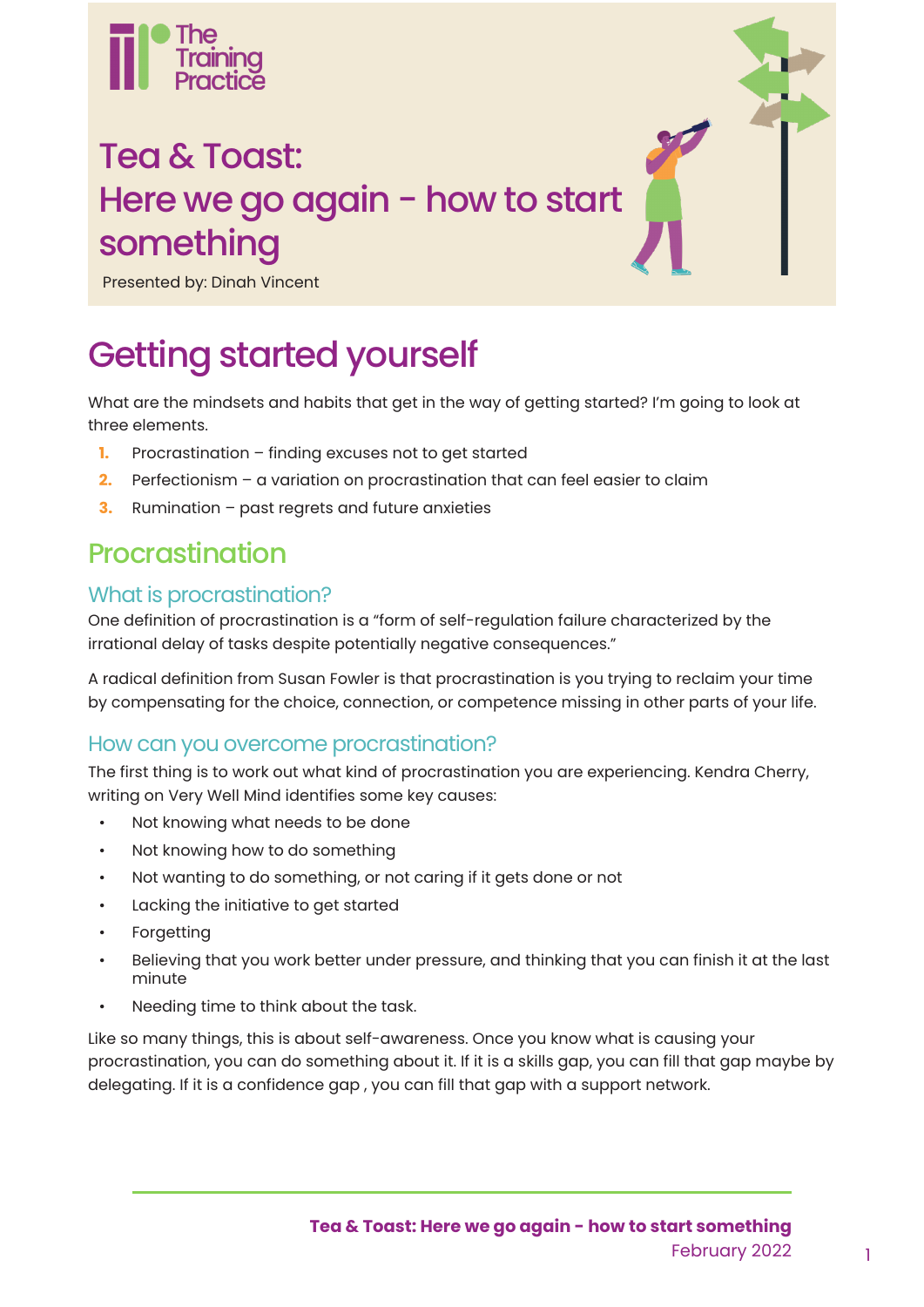Melody Wilding writes about over-thinking as a form of procrastination. Her tips include limiting the drain of decision fatigue:

- **1.** Eliminate the minor decisions if you want to start something new, work out what you can put on autopilot: schedule, food, clothing.
- **2.** Construct creative constraints. For example, budget or style.

## Perfectionism

#### What is perfectionism?

The urge to perfectionism is about control, and it shows up in individuals and affects others. The Leadership Circle describes perfect as the 'measure of your need to attain flawless results and perform to extremely high standards in order to feel secure and worthwhile as a person.'

Which makes it hard to get things started, because an imperfect outcome reflects your sense of self-worth.

#### How can you overcome perfectionism?

The Leadership Circle offers a pathway to turn this urge around. In the model, perfect sits within the controlling tendency. Controlling is the neighbour of the creative competency of achievement. Ask yourself: what could I achieve if I wasn't using all my energy to control myself and others? What do I want to produce? Of maybe frighten yourself out of it with this question: Do I want my legacy to be my ability to control?

Writing in HBR, Rebecca Knight offers tips for curbing perfectionism:

- Recognise the power of just getting it done
- Find analogies from other areas, for example how first drafts of writing are seldom perfect and next drafts get better.
- Think about successes when you tried something new
- Enlist support from a colleague or friend

Melody Wilding also looks at perfectionism. Her take is that it stops effective decision making because it is all-or-nothing thinking. Her tips for overcoming it come as questions:

- What is one thing I could do today to bring me close to my goal?
- Which decision will have the biggest positive impact on my top priorities?

### Rumination

#### What is rumination?

I've used Nick Petrie's definition of rumination:

*Rumination is the mental process of thinking over and over about something, which happened either in the past or could happen in the future, and attaching negative emotion to it.*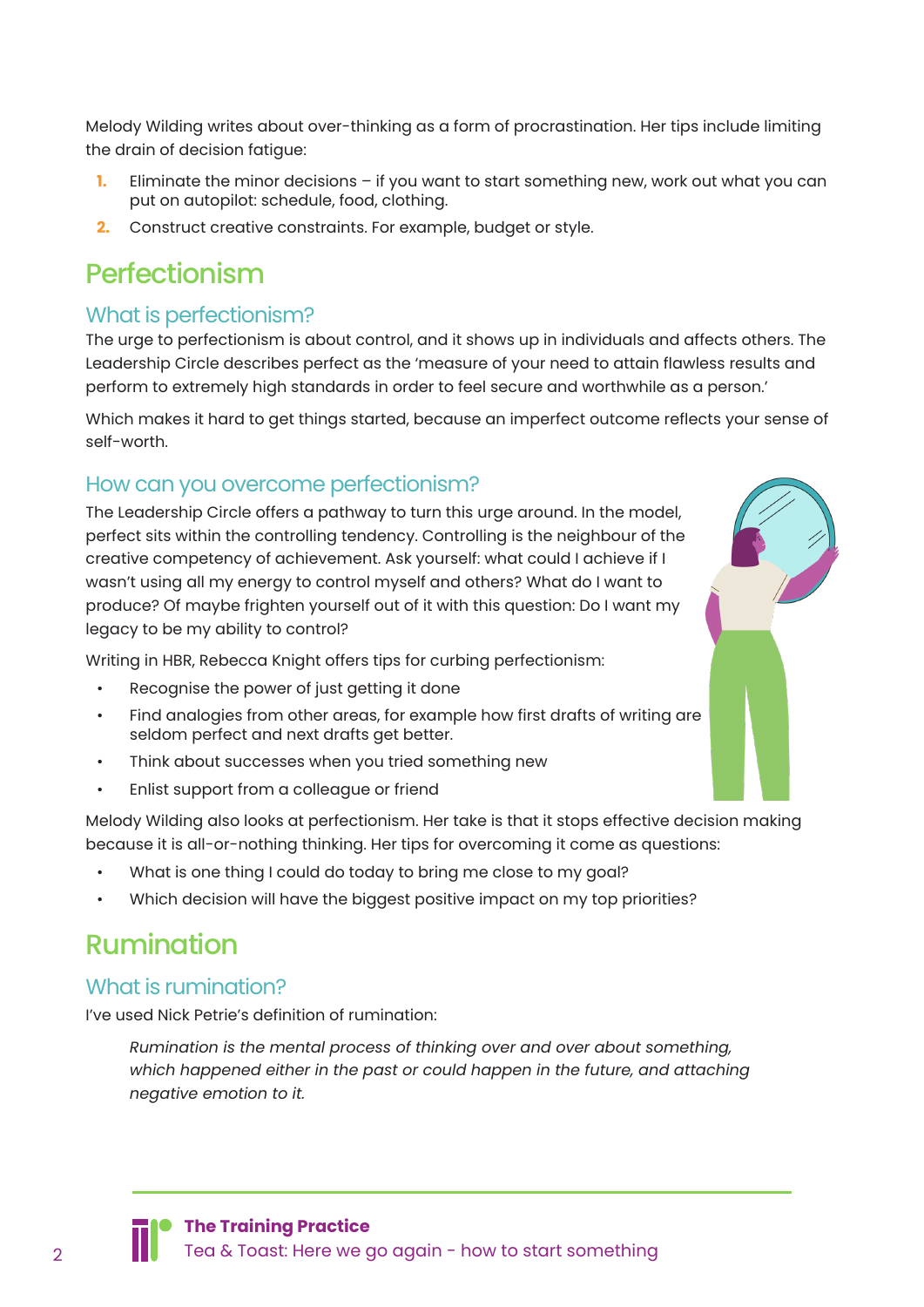Petrie looks at rumination in the context of building and maintaining resilience. He compares rumination and reflection as negative and positive courses of action or inaction.

• Rumination is the negative act of regretting (over and over) the past and being anxious (over and over) about the future. Rumination doesn't produce anything but stress.

#### How can you overcome rumination?

While rumination requires you to hold on to the past, reflection happens when you let go. Reflection is the positive act of reviewing the past and planning the future. Review means to look at what happened, see what you can learn and move on. It also supports the habit of building up your personal reference library of successful experiences

A question to consider: *What can you control?* Hint: you can't control the past.

## Getting started with others

I've got a couple of examples of starting things from scratch outside established business. One example is about a software solution for engaging students, the other is about creating artificial limbs. Both are very clear on the problem they are solving, but there is more.

I want to highlight two things that link the experiences:

- **1.** They actively sought feedback and advice
- **2.** They focused on what it would mean for people when they solved the problem NOT on how they would solve the problem



The software solution: Kurt Meyer and Paul Organ both went to boarding school before they met as architecture students. When they started looking at software for design, they saw the possibility of solving the boarding school problem of keeping track of students. They went back to their old schools and asked questions. And they developed an online platform for schools, students and families to keep track of attendance, events, permissions, and well-being. It's now used in 17 countries and presented as a student engagement tool.

A key moment for them came at a workshop with people from Amazon who

*talked about planning your marketing launch before you develop the product. That concept has changed our approach to development: now we define the persona or customer we're building for before starting on the technical side.*

The artificial limbs: this project focused on the people using the limbs and put their needs first in the design process. Students from the Victoria University of Wellington School of Design used the emotional connection between a person and their artificial limbs to inform their design process.

*The artificial limbs available now on the market are very functional, but tend to make people's lives fit around the limb, rather than the other way round.*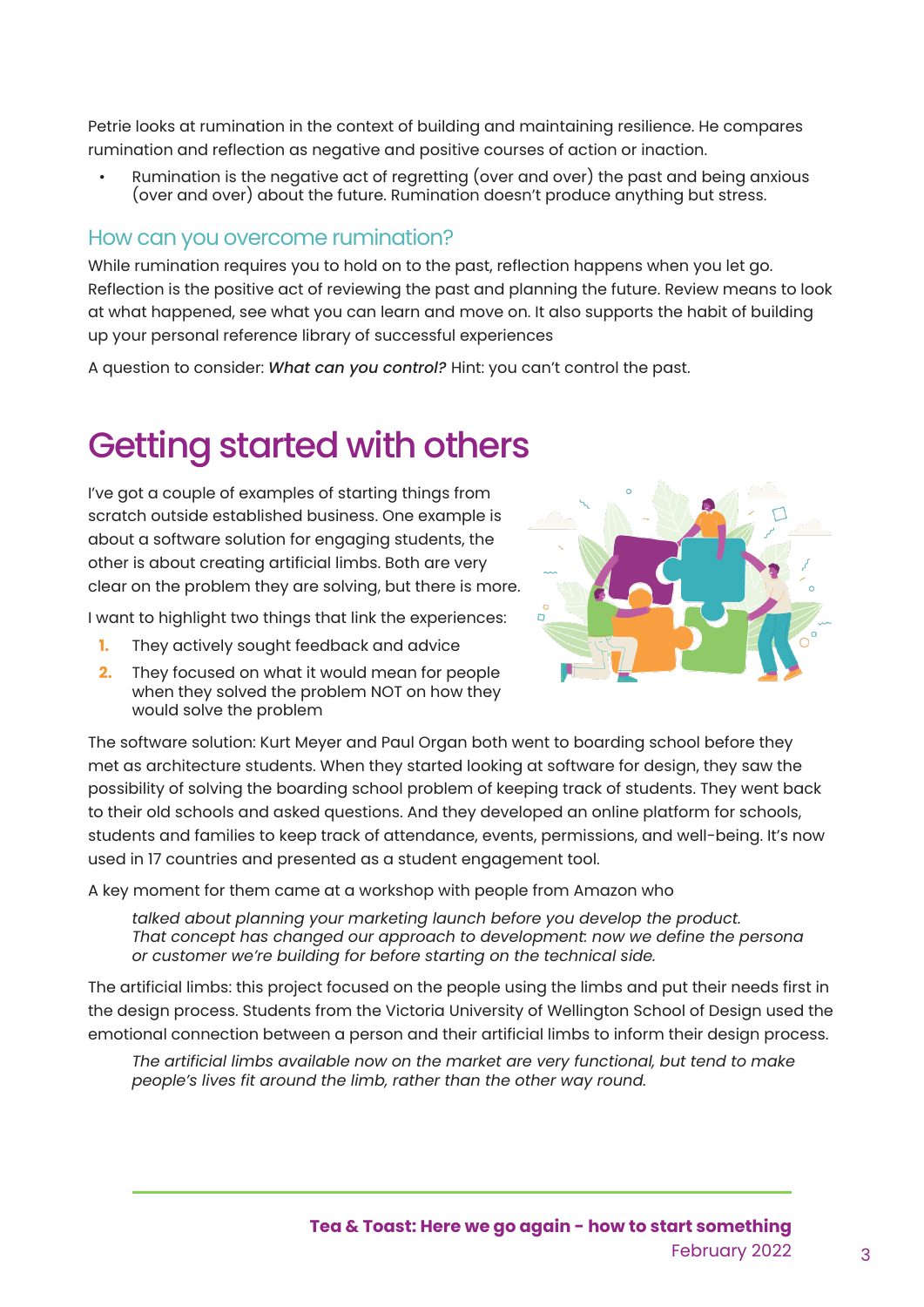#### Actively seek advice

Let's stay with idea of actively seeking help by a little trip into business mentors.

I've looked at the words of advice from two independent business start ups who sought support from Business Mentors.

One is an event and freight business. Gareth and Kim were mentored by Anna Salek, who ran a tea business.

The other is a money management business. Min was mentored by Ellen Marie Varoy, a digital specialist.

Their gems of advice are:

- Do your homework test things out, trial things, slow down, get feedback.
- Seek out and accept help and resources.
- Build your networks and connections well in advance of starting. Networks and connections are key in business and will help you when you are employed too!
- Recognise there is no 'normal' in business. There's always going to be the unexpected. So be clear about what matters and stay focused on that.
- Stay positive. Don't bury your head in the sand and don't give up; there's always something different you can do as long as you stay calm, think about things, look around you.
- Have fun! Every job has tough bits, so engage with the people and make the most of it.

#### Get past the decision-making gatekeeper

Your reality may be that you have the best idea in the world, but you can't get started until you get it past a decision-making gatekeeper, who may be your boss, or their boss.

Writing in HBR, Ethan Burris has advice for selling ideas up the chain of command. This is my take on the advice.

#### Protect the person's mana

Whoever the decision maker is, they have their own sense of themselves, their mana and authority. Offering an idea to start something new has the potential to undermine their authority. No one is immune to insecurity. Consider what insecurities your boss has and use that knowledge to plan when and how to present an idea to them.

Can you make an opportunity for 1:1 conversation?

Can you link the idea to goals in the workplan? Triggering a halo effect around your idea?, What will make the other person look good?

#### Present the idea to get the best possible reception

Think about the decision maker. Burris offers the idea of promotion focused leaders who focus on aspirations, the future, and playing to win, and prevention focused leaders who focus on vigilance, managing risk, and playing not to lose. Simply put: do they focus on opportunities or threats?

The same idea can be presented to meet the need of either type of audience.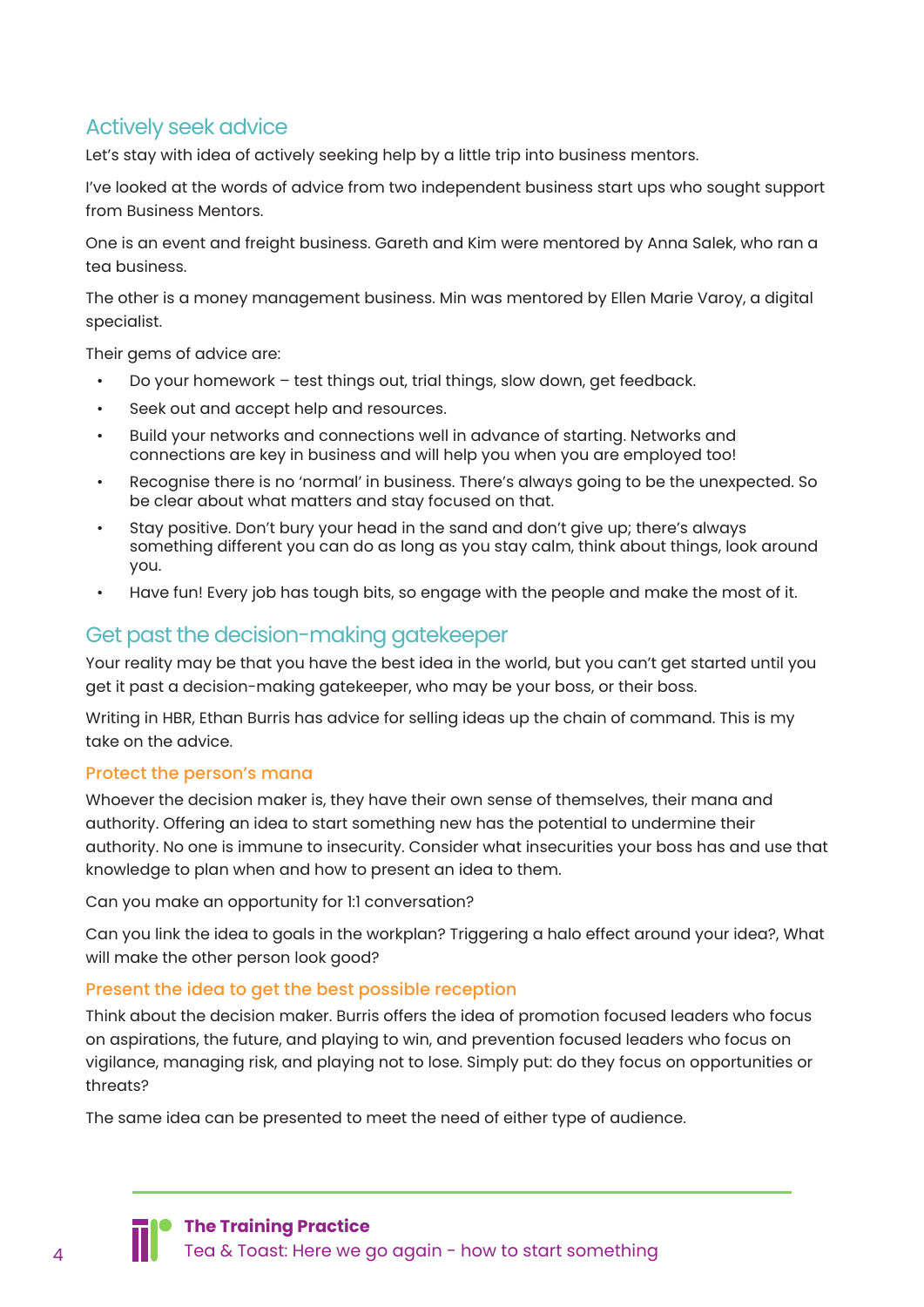#### Pick a frame and stay inside it

Combining opportunity and threat messages is counterproductive. You're asking your audience to hold two opposing ideas in their head. You need to sell them on the opportunity or threat – not both.

Another angle on this is to think of framing your idea with your organisation's values. If you are in a values-led organisation, this framing can clear the path. How does your idea support or demonstrate the company's values?

#### Anticipate obstacles

Even if you pitch the opportunity, not the threat, you'll eventually get challenged on the logistics. The idea is to let the gatekeeper come up with those questions. And you need to have the answers ready. Make time to brainstorm obstacles and objections so you can keep the conversation alive.

#### Use your team

I was drawn to a blog from the Ebling Group because of the sewing metaphor – pulling the

thread through. The emphasis here is on keeping energy and engagement in a team. It's framed as general advice, and seems pertinent to the challenge of leading a team when you are starting something new. Because starting something new is another way of saying things are changing. Anything new displaces or at least compresses what is already established.



Draw on what you know about leading through change as you lead a team on something new. (Or come to our

public programme!) Change energises and excites some people, and threatens those with a high need for certainty.

As a leader who is starting something, you need to be able to tell the 'why' story to your people.

Your people will want to know what they have to do to get the thing started. This is where you can focus on what it will mean for people when you solve the problem. Keeping that in mind will help maintain momentum if you have some slippage on what and how.

Keep talking about what success looks like.

Engage your team in creating the path. This is where reflection (review the past / plan your future) comes in handy.

Another practice to have in place as you start something is to use 'so that' statements. We're doing this so that this reinforces the why of each action and helps people connect what they are doing to the desired outcome.

The thing that you start is unlikely to be completed in one go. Identify the milestones to success and be sure to celebrate them. This keeps people engaged and maintains momentum.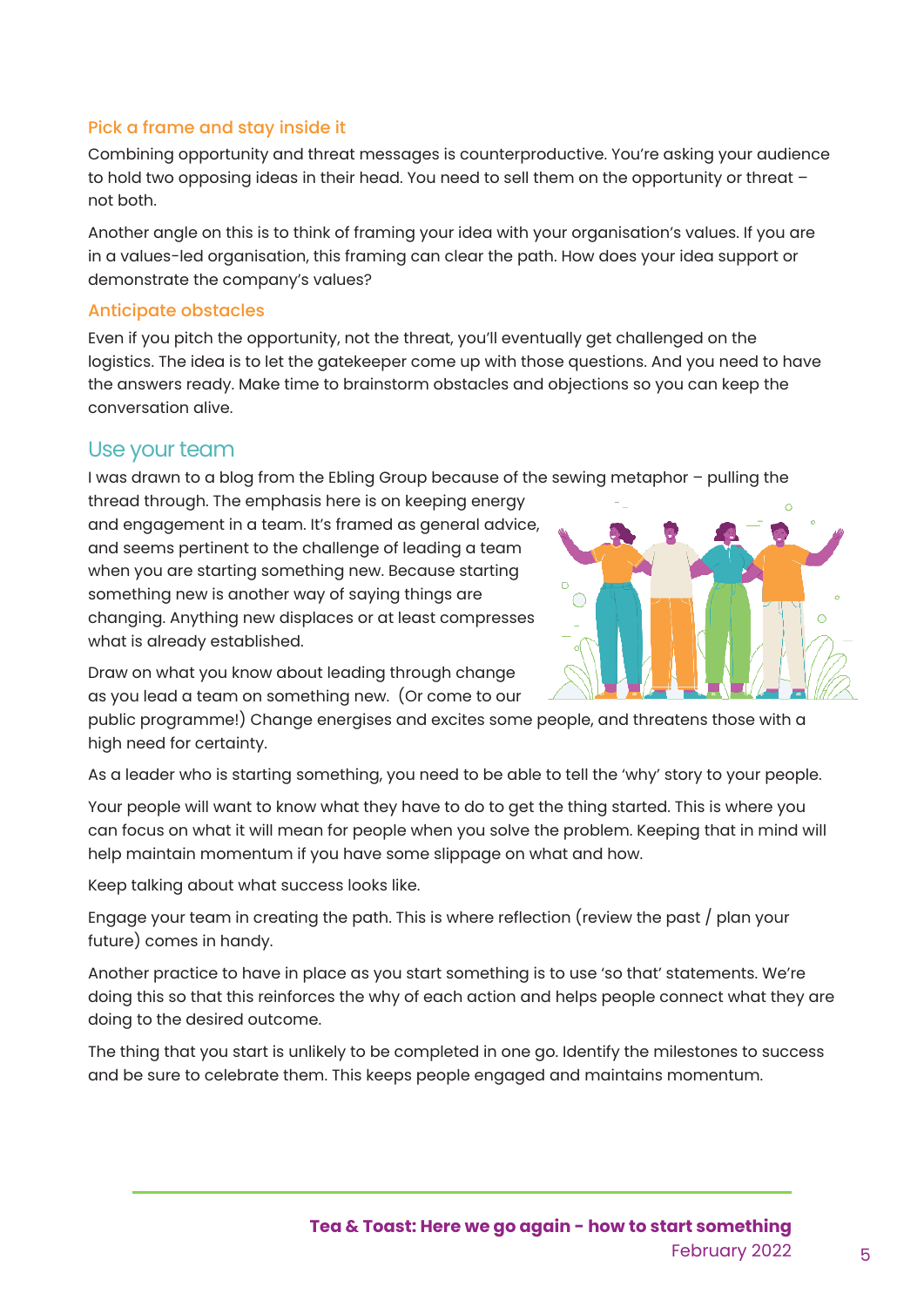## Be prepared to start small

The idea of celebrating milestones is a good reminder about scale. Nothing starts big. And that thinking led me to Britney Cole's piece on the power of micro innovations.

Britney Cole does two things in her article: celebrates the value of micro-innovation, and identifies the things that stand in the way of innovation.

Maybe you've been thinking "but I don't even know what to start."

Here are some things that may be stopping you:

- To-do lists Cole argues that to-do list create tunnel vision and limit innovation. The tasks on the list get in the way of seeing the bigger picture and goals.
- Fear you might be a position where you are afraid to share ideas and vision, or you may be person who is inhibiting others from sharing ideas and vision.

Coles offers tips for supporting micro-innovation. They fit well with the ideas of pulling the thread through for your team.

- **1.** Give others permission to speak
- **2.** Ensure systems exist for people
- **3.** Always be learning
- **4.** Adopt the right mindset
- **5.** Take needed downtime.